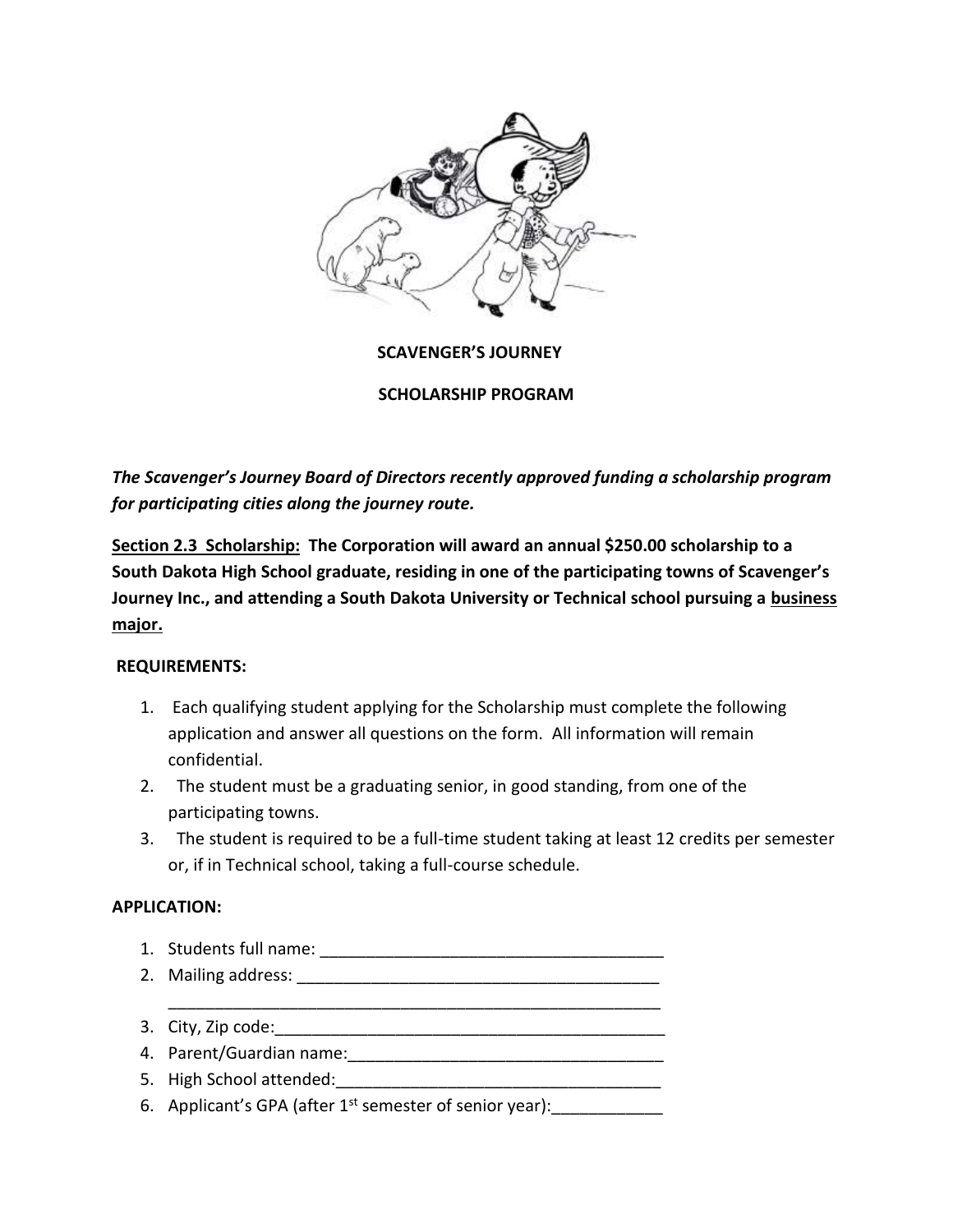- 
- 
- 

## **EXTRA-CURRICULAR ACTIVITIES:**

List any high school, church, community or other extra-curricular activities you have participated in during your high school years and any offices held and/or awards received.

LIST ANY JOBS THAT YOU HAVE HELD DURING YOUR HIGH SCHOOL YEARS:

WRITE A SHORT SUMMARY OF HOW RECEIVING THIS SCHOLARSHIP WILL BENEFIT YOU AND HOW YOU WILL USE YOUR HIGHER LEVEL EDUCATION: